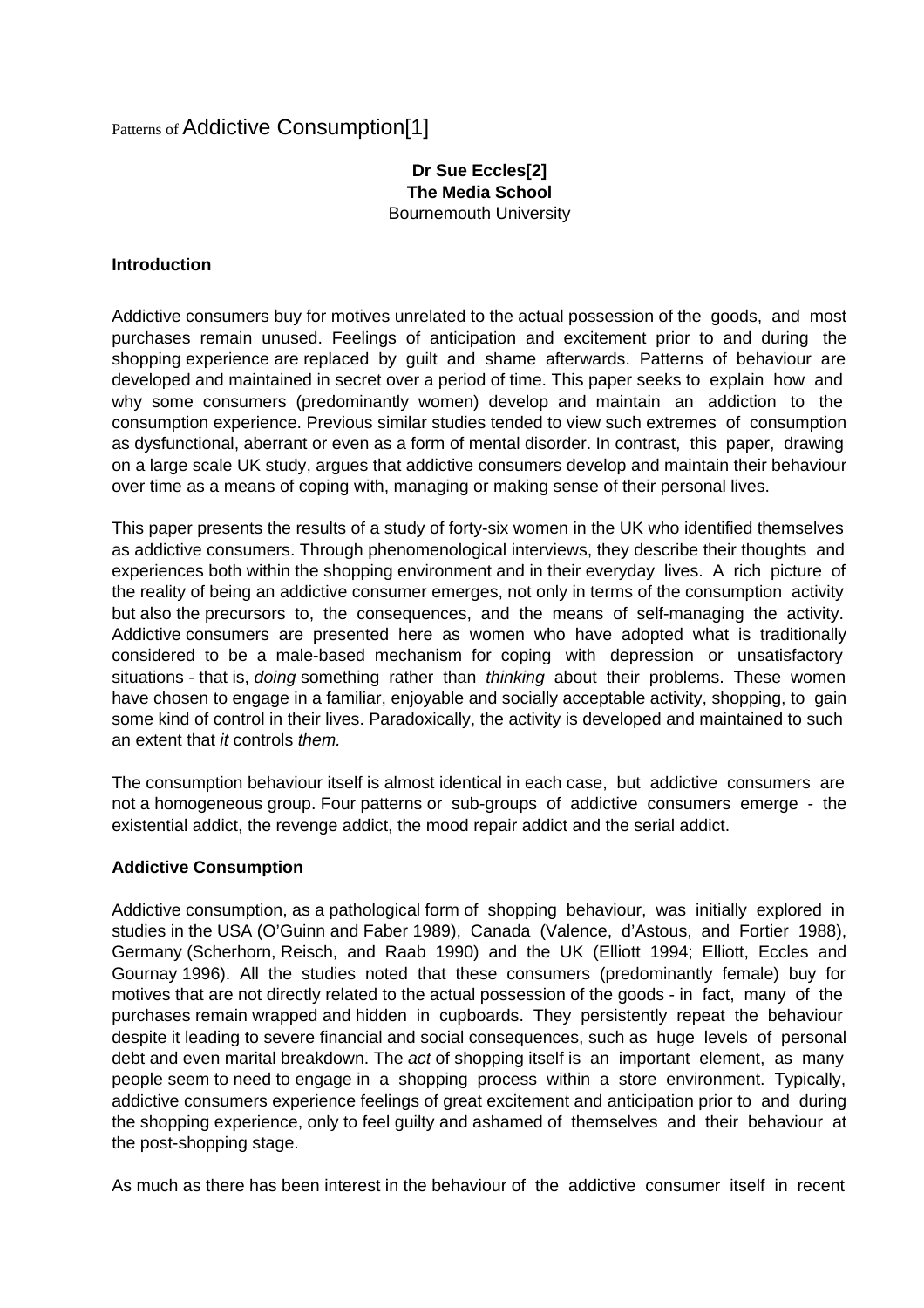years, there has been debate as to the appropriate terminology for this form of aberrant and excessive behaviour. Described variously as 'compulsive buying' (e.g. Valence, d'Astous and Fortier, 1988 and O'Guinn and Faber, 1989), 'compulsive consumption' (e.g. Shoaf, Scattone, Morrin and Maheswaran, 1995) and 'addictive buying' (e.g. Scherhorn, Reisch and Raab, 1990), there appears to be little acceptance of one term that could be used universally. Yet evidence to date would suggest that researchers are actually investigating a similar sort of behaviour, and developing and exploring similar phenomena. This difference in opinion is important not only from a conceptual point of view, but also because of the differences in the ways of measuring and treating compulsive as opposed to addictive behaviours. There is increasing concern regarding the personal, social, physical and financial implications of addictive behaviours generally, and a recognition in medical and counselling fields that addictive behaviour may require very different and specialized treatment. For example, Concar (1994) explored some of the current research and treatment for drug addicts, and the conflict between the influence of 'nature' (e.g. genetics) and 'nurture' (e.g. socialization) in identifying and understanding addictive behaviours.

Although initial research (e.g. Faber and O'Guinn et al., 1987, 1988, 1989, 1992; Valence and d'Astous et al., 1988, 1990) termed this behaviour as compulsive consumption or buying, it is believed that a more appropriate term is 'addictive consumption'. This latter term, as noted by Elliott (1994), incorporates the development of normal, everyday behaviour into a pathological habit, and encompasses the whole experience from the pre-shopping anticipation and planning, through to the secretion of goods and manipulation of finances.

# **Methodology**

This particular study was based on in-depth interviews with fifty self-referred participants, who identified themselves as addictive consumers. They came from a variety of backgrounds, but were predominantly female (n=46) and all UK based. Each participant considered him/herself to be an addictive consumer. All, to a greater or lesser degree, showed the same pattern of anticipation and excitement prior to and during the shopping experience, feelings of guilt and remorse afterwards and a desire to keep their behaviour and goods a secret from others. By using phenomenological interviews (Thompson, Locander and Pollio 1989), informants were able to 'tell their own story' rather than answer prescribed questions.

As previous research into addictive consumption had been based on mail-out questionnaires and semi-structured interviews (e.g. O'Guinn and Faber 1989; Scherhorn, Reisch and Raab 1990), it was felt appropriate to utilise an alternative paradigm, existential phenomenology, which allows the voices of the researched to be more fully represented. This would allow a deeper and less directed set of experiences to be expressed by the respondents. Thompson, Locander and Pollio (1989, p135) present existential phenomenology as an alternative paradigm for understanding and researching the consumer experience. They use metaphors of pattern, figure/ground, and seeing to illustrate the core assumptions of this alternative world view. In proposing a philosophy and method for consumer research, Thompson, Locander and Pollio contend that human experience can be seen as a pattern emerging from a context. They state that the research focus should be on individual experience described from a first person perspective. The researcher should seek to recognise patterns as they emerge. Descriptions of specific experience should be related to each other, and to the overall context, in a holistic way. Existential-phenomenological interviews should focus on identifying recurring experiential patterns. The research goal is to give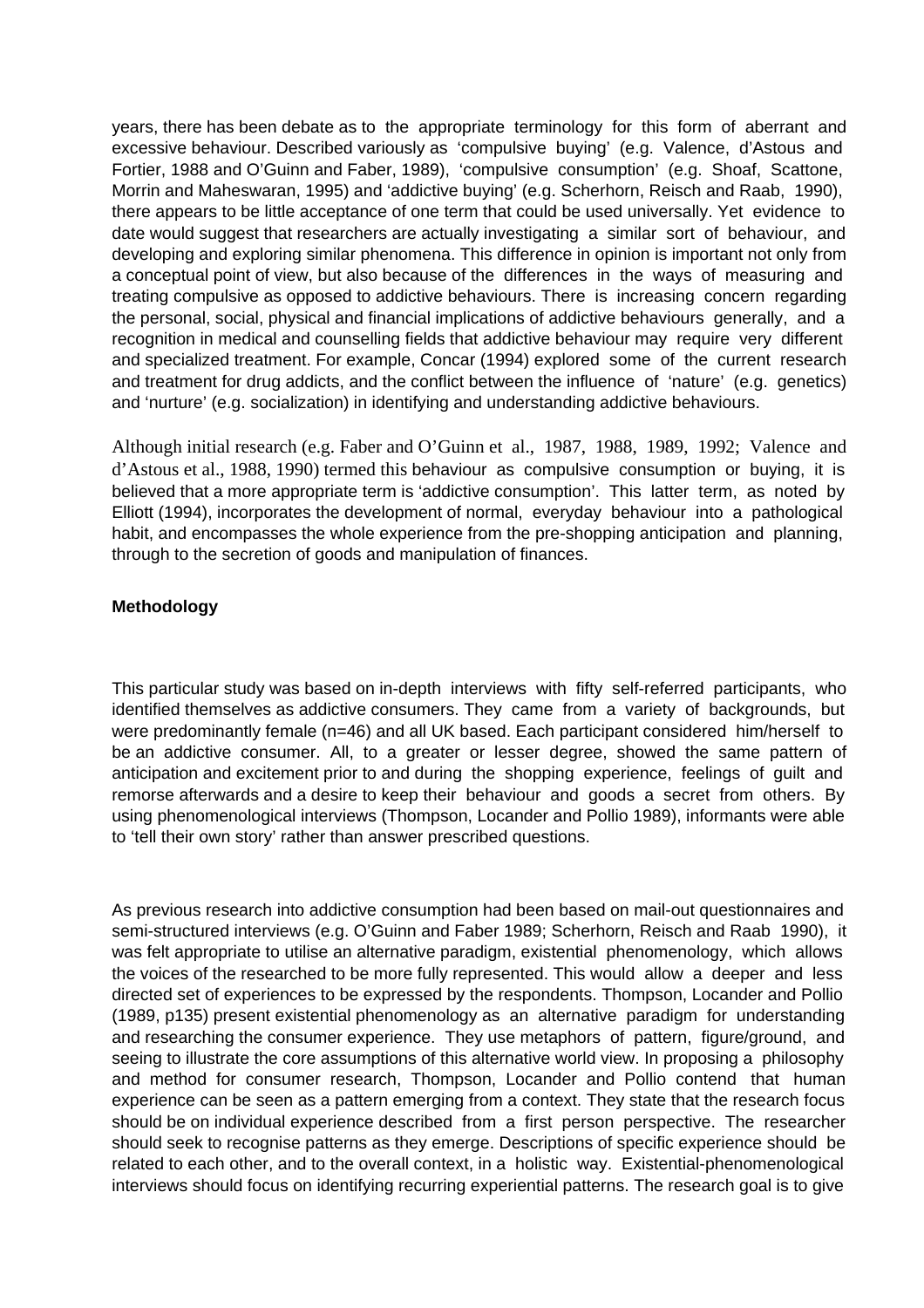a thematic description of experience.

All of those interviewed were at different 'stages' of addiction. Some felt that, due to changing circumstances such as losing a job, being declared bankrupt, or becoming involved in a loving supportive relationship, they had become less addicted to the shopping experience. They had faced up to their behaviour, come to terms with and explored the reasons they had become addicted and taken positive steps to break the addiction, usually with the support of a partner or professional. Others, on the other hand, had only recently acknowledged to themselves that their behaviour had negative or unmanageable financial and social consequences - that they were, in fact, addictive consumers. It was yet another unresolved 'problem' in their life often alongside issues such as abuse, bereavement or loneliness. All the informants acknowledged that the shopping experience yielded short-term positive feelings that provided an escape from depressive mood states and aversive self-awareness.

# **Findings**

One of the most significant findings of this study was the different 'patterns' of addictive consumption in terms of the precursors to and outcomes of the behaviour. These have been termed the "existential" addict, the "revenge" addict, the "mood repair" addict and the "serial" addict. Each is discussed below but it should also be noted that these patterns are not mutually exclusive. Some respondents showed elements of two of the patterns although in all cases, one pattern dominated.

#### **The Existential Addict**

Existential addicts can be defined as those who engage in addictive consumption in order to create a sense of meaning in their lives through their consumer choices, which for them involve an experience of 'flow'. Although not necessarily intrinsically unhappy, they develop and maintain the behaviour over time to an extent that is excessive. They experience the same feelings of craving, anticipation, excitement and a 'high', guilt and secrecy as other addictive consumers, but in the consumption process appear to experience a state of 'flow' (Csikszentmihalyi, 1988), where their skills as a shopper are matched by the challenge of the consumption choice and purchase. They are similar to the 'market maven' described by Feick and Price (1985) in that they are skilled, expert consumers to whom others may turn for advice. There are possible links here with other non-drug forms of addiction. For example, the thrill experienced by excessive gamblers (particularly when the game is based on skill, not just chance) may encourage them to take risky decisions (Orford, 1985). As Baumeister, Heatherton and Tice found (1994; p.223) "some gamblers take pride in their skill level and have great expectations for future winnings". They further argued that such forms of skilled performance "requires keeping attention carefully focused on the task but not on one's own internal responses and processes" (p. 52). So, it may well be that the skill, concentration and absorption in the process of consumption is not only a means of providing a short term feeling of being in control and "feeling good" but also a sense of optimism for the future.

#### **The Revenge Addict**

Some addictive consumers appear to be in spoiled personal relationships (see Duck and Wood, 1995; p. 10) where they do not have a positive regard for their partner. These revenge addicts feel that they are in control whilst in the retail environment. This control is only over a small part of their lives, and the whole behaviour is kept secret from others, but it seems to provide them with the focus and respite that they need from the rest of their lives. At the same time, there is the feeling of being able to 'get back at' their partner, through spending his/their money. The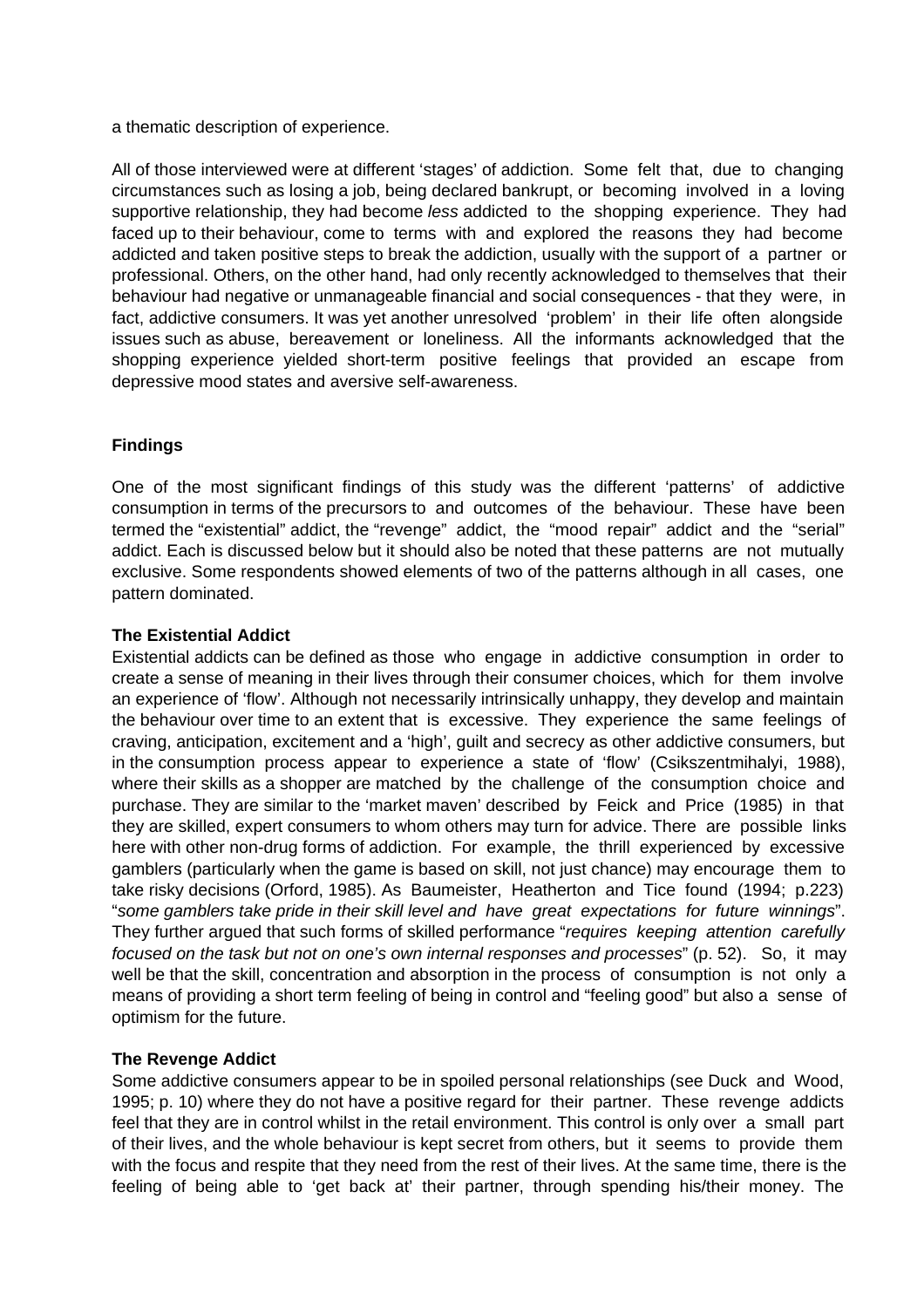consequences of this form of addictive consumption are probably similar to that of all the other addictive consumers in terms of finance and personal relationships.

What seems to be common is that the development of addictive consumption as a form of revenge is not a spontaneous or one-off reaction to a particular incident. It builds up over several years and in some cases over a lifetime, and is often a last resort when all other attempts at communication with the partner have failed. All the participants who showed elements of revenge in their addictive shopping behaviour appear to have feelings of lack of control in their relationship with their partner (and often, previously, their father). They felt undermined and patronized, and that their only responsibility was for 'mundane' tasks such as housekeeping and cooking. Comments such as 'he still treats me like a child' were common, even though the participants themselves feel they have 'grown up' because of family or professional responsibilities. It appears therefore that these women developed and maintain their shopping behaviour in order to have some kind of 'exciting' or even slightly dangerous control over a part of their personal lives and their finances. This in turn suggests some feeling of power, albeit secretive, over their partner. The fact that many partners appear to tolerate what they know or suspect about the shopping activities seems, if anything, to encourage the participants to take even greater risks and be even more outrageous in their activities (Elliott, Eccles and Gournay, 1996a and 1996b).

#### **The Mood Repair Addict**

Although the term 'mood repair addict' suggests someone who is intrinsically unhappy, women with elements of this pattern in their behaviour did not present themselves as particularly depressed, and were articulate and thoughtful in their comments. The sort of negative moods or feelings these women describe include feeling 'cheesed off,' needing 'a fix,' 'not having anyone to share things with,' 'a bit of comfort,' being 'fed up.' Although some of them talked in terms of being or having been depressed, such depression appears to be reactive rather than endogenous. It occurred as a reaction to negative external events that were, at the time, beyond their control. By developing and maintaining an activity they already found pleasurable and satisfying (i.e. shopping) into an addiction, they had also taken some kind of action (albeit excessive and secretive) which they felt helped them cope with and survive negative times. Even though their behaviour may be described as being out of control, the consequences of their addiction do not necessarily have to be extreme. It appears by trying to stay in control of a difficult or unhappy situation, one of the activities they enjoy most (i.e. shopping) is developed and maintained until *it* controls them (unlike the type of "compensatory consumption" described by Eccles and Woodruffe, 2000). It may be that mood repair addicts progress in and out of addictive consumption over many years, using it as a relatively short-term coping mechanism as events occur in their lives.

Shopping as a means of alleviating negative mood states has been extensively studied and commented on by within the consumer research arena by, for example, Woodruffe (1996), Gronmo (1988) and Luamala (1998). As Annie Chan (2001) found from her accompanied shopping trips with three women in Hong Kong, "All three women confessed that occasionally they feel an inexplicable need to spend some money, usually when they are unhappy or troubled by certain things" (p. 213). However, when this "occasional need" becomes a daily necessity, it is possible that such shopping shifts from becoming a short-term coping mechanism to a longerterm addiction.

#### The Serial Addict

This group of participants shows evidence of deep-rooted unhappiness. They have often been addicted to other behaviours or substances (e.g. alcohol or eating disorders), or are currently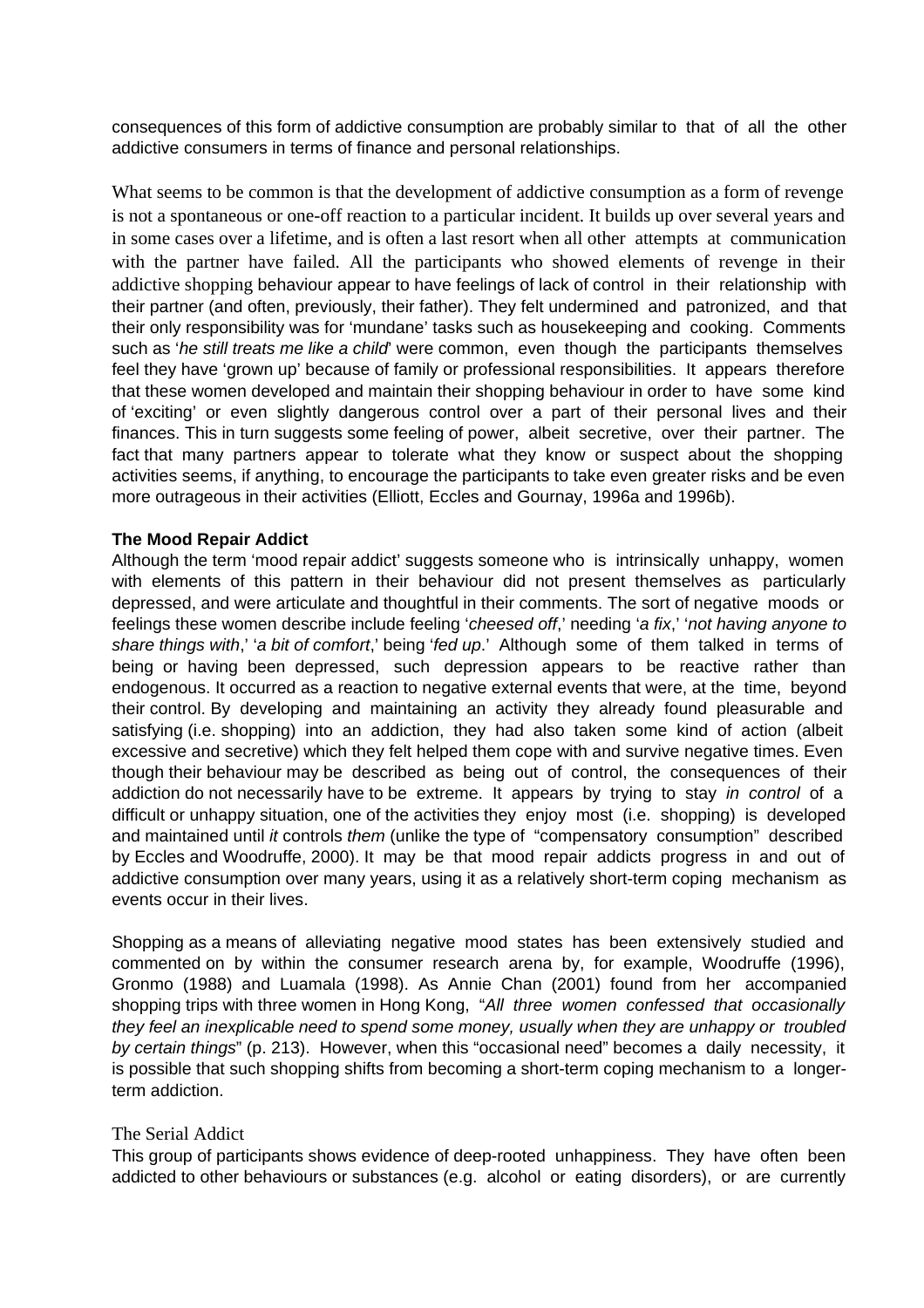being treated for clinical depression. Their consumption behaviour tends to be more spasmodic and manic, although the actual process of the addictive behaviour is similar to that of all other addictive consumers. However, their individual histories and personalities suggest profoundly unhappy women who have struggled for years to cope with and fend off depression.

For consumers who show element of the serial addiction pattern, the precursors to their behaviour are complex and deep-rooted. Their consumption is just one of so many other dysfunctional behaviours, that it would be inappropriate to attempt to address it in total isolation. It is, however, possible to conclude that in all such cases, the addiction to consumption is probably the least of their problems. They may be in some debt, or spending more than they would wish on consumption, but the effects on their physical health are less damaging than alcohol, exercise or food abuse, which some of those interviewed had been addicted to in the past. As Harris (2000) states "some people practice serial addiction and substitute one addiction for another, such as replacing smoking with overeating. Others practice addictions simultaneously, such as shopping and overeating, or drinking and smoking" (p. 207). By drawing on the work of Lefevre (1988) and Wilson-Schaef (1987) she suggests that such addictions are used to mask and perpetuate feelings of hopelessness and powerlessness. However, the risk is that by treating one form of addiction without taking account of other previous or concurrent addictive behaviours, underlying issues and reasons such behaviour developing in the first place may not be fully addressed, leading to the substitution of yet another addiction. For these addictive consumers, breaking the cycle of serial addiction may be longer term and more challenging for others.

# **Discussion**

There is no single explanatory theory of addiction (McMurran 1994). Researchers would argue that economic, sociological or physiological factors, for example, have a contribution to make to a greater or lesser degree. This study has attempted to understand how and why some consumers develop and maintain their consumption behaviour over time, to the extent that it becomes a (or even the) central focus in their lives. Despite the apparent loss of self-control suggested by this excessive behaviour, it may be, paradoxically, the only time these individuals feel *in* control. A range of internal and external factors and experiences, such as culture, family, personal thoughts and feelings, appear to strongly influence the development and maintenance of this behaviour.

This develops research by, for example, Thompson, Locander and Pollio (1990) and Elliott (1995). They suggested that the issue of consumers of being in or out of control of their consumption experiences reflected an anxiety about "not buying the 'right' way, so that women felt guilty when they perceived themselves as not making rational purchase decisions" (Elliott 1995, 292). A strong emergent theme from this research is feeling in or out of control of one's life or situation. What transpired from the interviews was that each of the participants in the research, to a greater or lesser extent, were living in a situation where they felt they had little control over many aspects of their everyday lives. The causes of this were varied, but included living with an over-dominant partner, being unemployed or under-employed, marital breakdown, or long-term illness. For the main part of their everyday lives, these women felt that both major and minor decisions were being made for them – that their lives were being "managed" by someone or something out of their control.

This contrasts with their reflections on their shopping experiences. In the shopping environment, awareness of the surroundings and atmosphere enhance their feelings of being in control of themselves. They can choose where to go, what to look at, what to buy. In other words, for this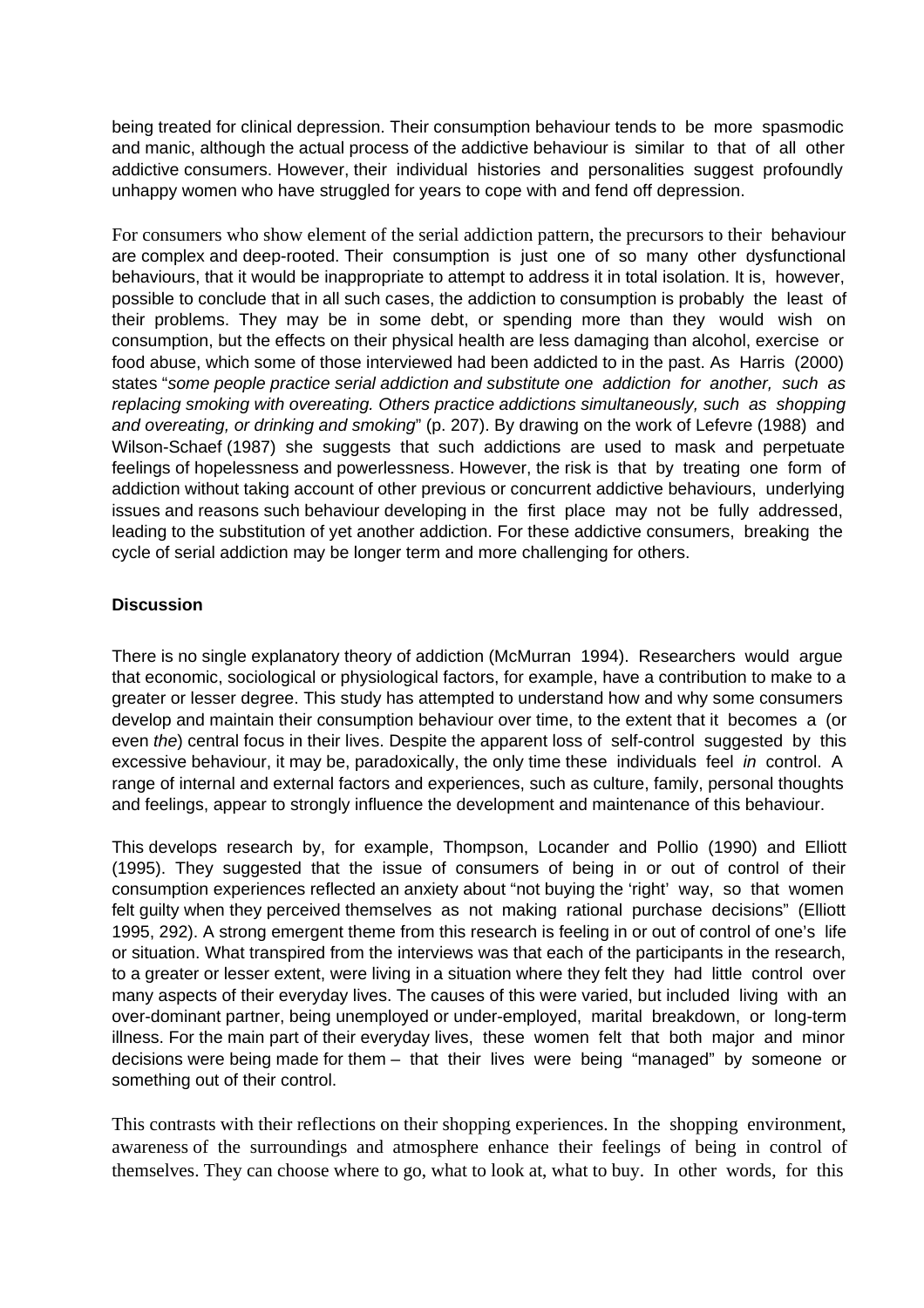period of time, addictive consumers can make their own decisions, untroubled by external pressures or concerns. It is an important "space" in their lives where they can remove themselves not only from everyday issues, but also take full responsibility for what they are doing. "It's a sort of freedom."

Even beyond the shopping environment, this element of being in control continues. Secreting the goods away, sorting out paying the credit card bills, hiding both the purchases and the consumption behaviour from partners, friends and families all contribute to the feeling that a small part of their lives is free from the knowledge and interference of others. So, while addictive consumption has been described as an *inability* to control behaviour, the findings from this study suggest the contrary. The shopping and associated behaviour appear to provide feelings of empowerment and emancipation, through a process of self management.

It may also be that these some of these women are adopting what is usually considered to be a more male-based coping mechanism for negative mood. This applies particularly but not exclusively to mood repair addicts. Nolen-Hoeksema (1987) argues that 'men's responses to their dysphoria are more behavioural and dampen their depressive episodes, whereas women's responses to their depressive episodes are to ruminate and amplify them' (p. 274). She argues that there are distinct gender differences in the way that periods of depression are addressed. By ruminating and trying to find the possible causes of their mood and implications of their depressive episode, women are more likely to prolong the depression symptoms. By taking an active course of behaviour, men are more likely to dampen and shorten their depressive symptoms. What seems remarkable about many of these women is that they seem to be engaging in both coping mechanisms. They are still very aware of the pain and unpleasantness of their situation, and do not appear to be seeking to totally escape from these experiences. On reflection, they articulate a certain wisdom and understanding about what they did and why which was to actively seek out a pleasurable, familiar and socially-acceptable experience in order to allow negative feelings to recede, if only on a short-term basis. The difficulty these consumers have over 'normal' consumers is that the coping mechanism developed is so successful that it is eventually maintained over time as an addiction, with all the characteristics of such addictive behaviour.

Baumeister, Heatherton and Tice point out that "even the most law-abiding citizens suffer from problems arising from lack of self-control" (1994: p. 4) evidenced through, for example, a reluctance to give up smoking, poor eating habits and inadequate exercise that may all lead to subsequent health problems. They argue that being in control requires self-regulation and that when this fails it can be understood in two forms – under-regulation (a failure to control oneself) and misregulation ("controlling oneself in a fashion that produces an undesirable or counterproductive outcome" p. 33). This latter concept could well be applicable to addictive consumers. Arguably, addictive consumption can be seen from two points of view – as a positive means of coping with and making sense of ones life or, in more negative terms, as a form of distorted self-control that has inevitably negative consequences.

Addictive consumers should not be perceived as necessarily 'dysfunctional' or 'aberrant' women the fact that many of them appear to be using their consumption activities as a means of coping, should perhaps be seen in more positive terms by others, despite any negative consequences. At the very least, it provides an alternative to ruminating and introspection; at best, it may prevent other more damaging behaviours (to the self or to others) being developed such as alcoholism, shoplifting or drug dependency. Within the UK, there has been an increased interest in the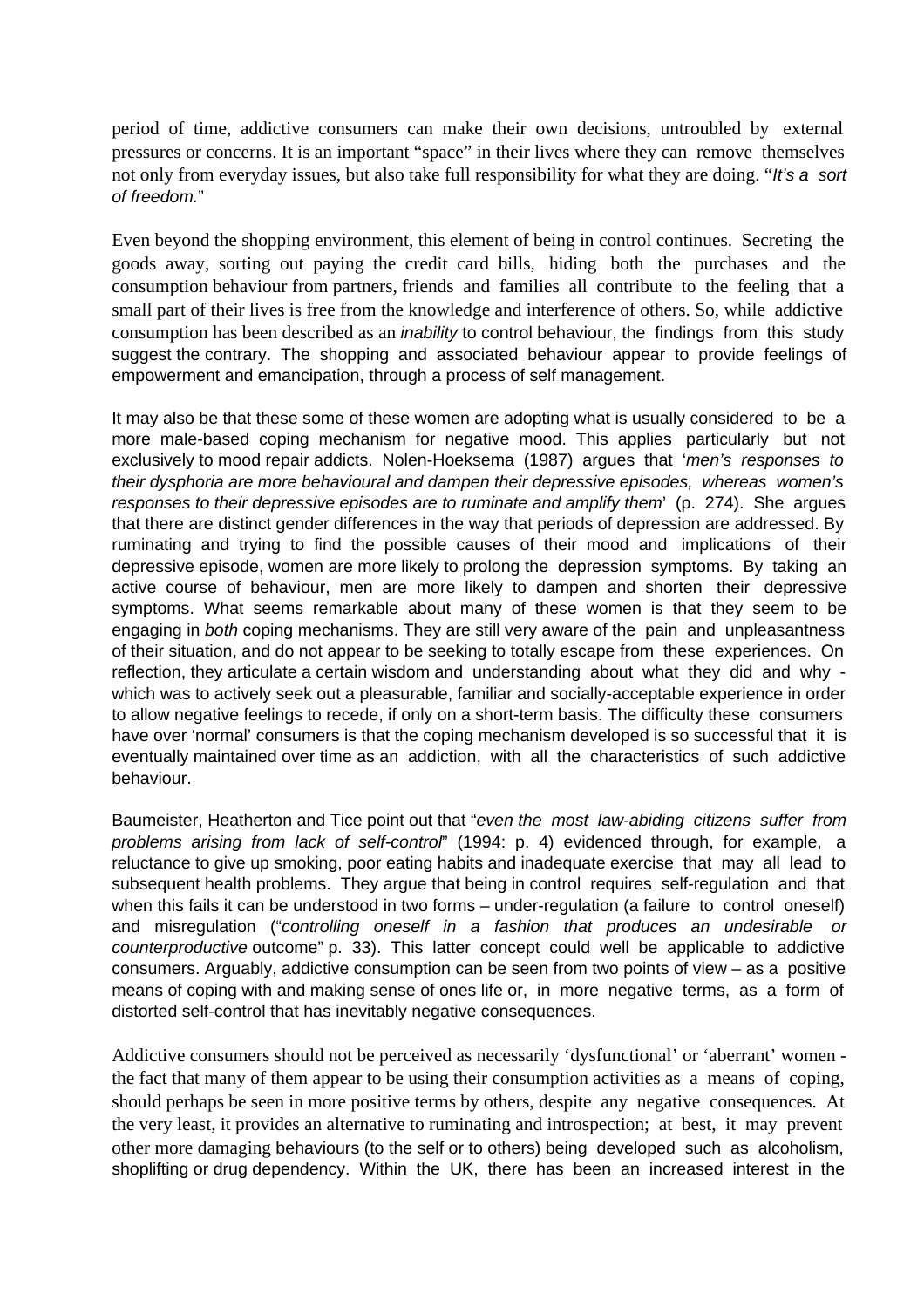shopping experience and shopping behaviour of the consumer as an individual. Recent studies have explored, for example, the phenomena of compensatory consumption (Woodruffe, 1996), the apathetic shopper (Reid and Brown, 1996) and addictive consumption (Elliott, 1994). Woodruffe (1996) suggested the concept of a continuum of consumer behaviour, with apathetic shoppers at one extreme and addictive consumers at the other. Although simplistic, such a model presents a useful starting point for researchers to begin to identify the fragmentation and typologies of consumers in the 21<sup>st</sup> century which potentially can embrace internal and external factors, can allow for change over time of the individual, and can encourage researchers to view the consumer as a constantly changing and adapting individual. It is within this context that researchers can understand addictive consumption as an extreme yet significant facet of consumer behaviour.

# **Acknowledgements**

This research was supported by the UK Economic and Social Research Council (ESRC).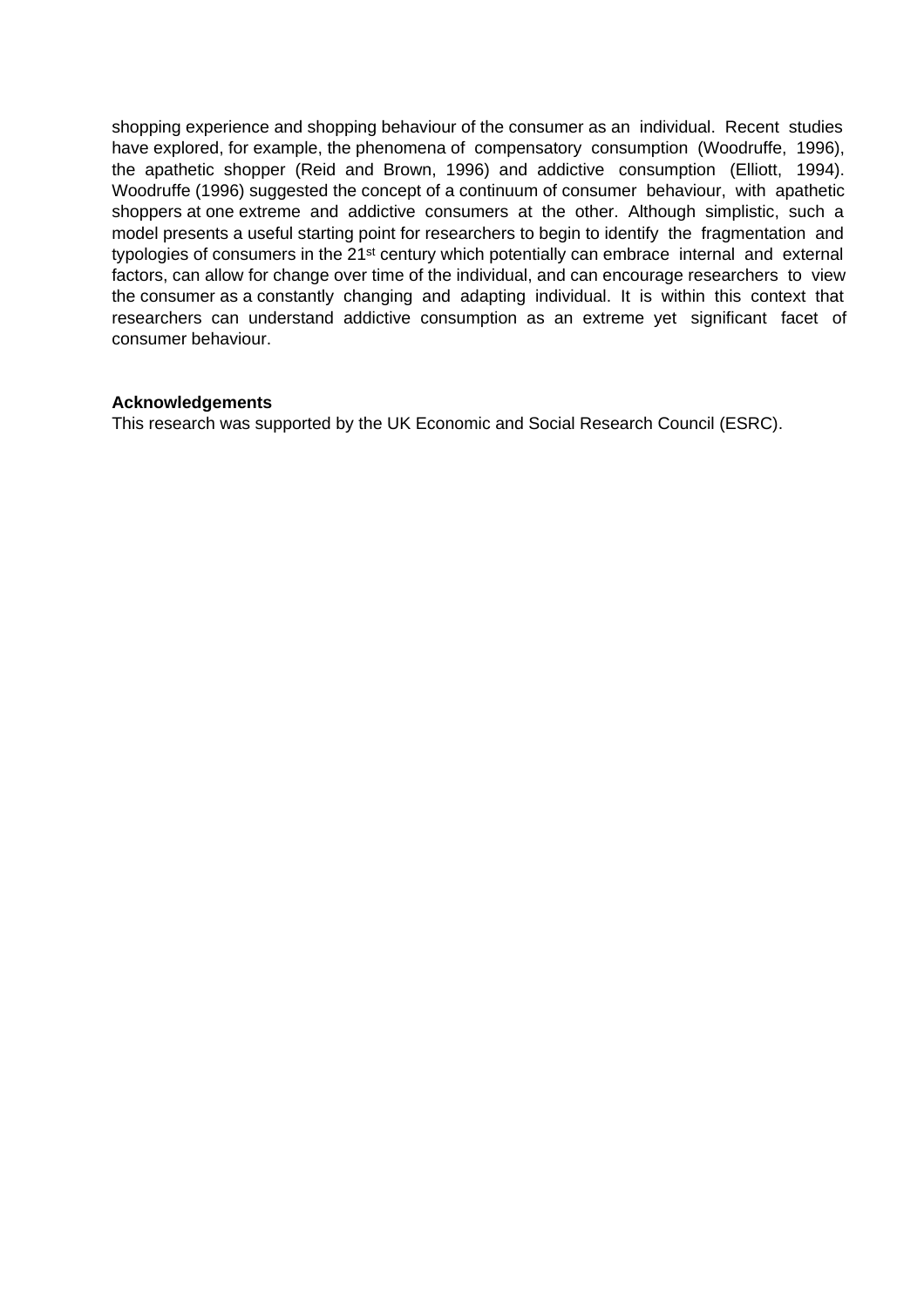#### **References**

- Baumeister, R., Heatherton, T. and Tice, D. (1994). Losing control: How and why people fail at self-regulation. San Diego: Academic Press.
- Chan, A. H-N. (2001). Shopping for fashion in Hong Kong. In: Mathews, G. and Lui, T-L. (eds). Consuming Hong Kong. Hong Kong: University Press, 141-172.
- Concar, D. (1994). The roots of addiction. New Scientist, 1 October, 26-36.
- Csikszentmihalyi, M. (1988). The flow experience and its significance for human psychology. In: M. Csikszentmihalyi and I. Csikszentmihalyi (Eds.) Optimal experience: Psychological studies of flow in consciousness, 36-59. Cambridge: Cambridge University Press.
- d'Astous, A. (1990). An inquiry into the compulsive side of 'normal' consumers. Journal of Consumer Policy, 13, 15-31.
- Duck, S. W. and Wood, J. T. (Eds.), (1995). Confronting relationship challenges. Thousand Oaks, CA: Sage Publications.
- Eccles, S. and Woodruffe-Burton, H. (2000), 'Off to the shops: Why do we really go shopping?' In: M. Catterall, P. Maclaran and L. Stevens (Eds.) Marketing and feminism: Current issues and research, 183-201.
- Elliott R., Eccles S. and Gournay K. (1996a) 'Man management? Women and the use of debt to control personal relationships'. Journal of Marketing Management, 12, 7, 657-669.
- Elliott R., Eccles S. and Gournay K. (1996b) 'Revenge, existential choice and addictive consumption'. Psychology and Marketing, 13, 8, 753-768.
- Elliott, R. (1994). Addictive consumption: Function and fragmentation in postmodernity. Journal of Consumer Policy, 17, 2, 159-179.
- Faber, R. J. and O'Guinn, T. C. (1988). Compulsive consumption and credit abuse. Journal of Consumer Policy, 11, 97-109.
- Faber, R. J. and O'Guinn, T. C. (1992). A clinical screener for compulsive buying. Journal of Consumer Research 19, 459-469.
- Faber, R. J., O'Guinn, T. C., and Krych, R. (1987). Compulsive consumption. Advances in Consumer Research, 14, 132-135.
- Feick, L. F. and Price, L. L. (1985). The market maven. Managing, July, 2,10-14.
- Gronmo, S. (1988). Compensatory consumer behavior: Elements of a critical sociology of consumption. In: Otnes, P. (ed), The Sociology of Consumption. New York: Humanities Press.
- Harris, M. (2000). Shopping for an addiction. In: Baker, A. (ed). Serious Shopping: Essays in Psychotherapy and Consumerism. London: Free Association Books, 199-220.
- Heather, N. and Robertson, I. (1997). Problem drinking (3rd Ed.). Oxford: Oxford University Press.
- Lefevre, R. (1988). How to Identify Addictive Behaviour. London: Promis Books Limited.
- Luomala, H. T. (1998). A mood-alleviative perspective on self-gift behaviors: Stimulating consumer behavior theory development. Journal of Marketing Management, 14, 109-132.
- McMurran, M. (1994). The psychology of addiction. London: Taylor and Francis Ltd.
- Nolen-Hoeksema, S. (1987). Sex differences in uni-polar depression: Evidence and theory. Psychological Bulletin, 101, 2, 259-282.
- O 'Guinn, T. C. and Faber, R. J. (1989). Compulsive buying A phenomenological exploration. Journal of Consumer Research 16, 2, 147-157.
- Orford, J. (1992). Excessive appetites: A psychological view of addictions. Chichester: John Wiley and Sons Ltd.
- Reid, R. and Brown S. (1996). I hate shopping! An introspective perspective. International Journal of Retail and Distribution Management, 24, 4, 4-16.
- Scherhorn, G., Reisch, L. A., and Raab, G. (1990). Addictive buying in West Germany: An